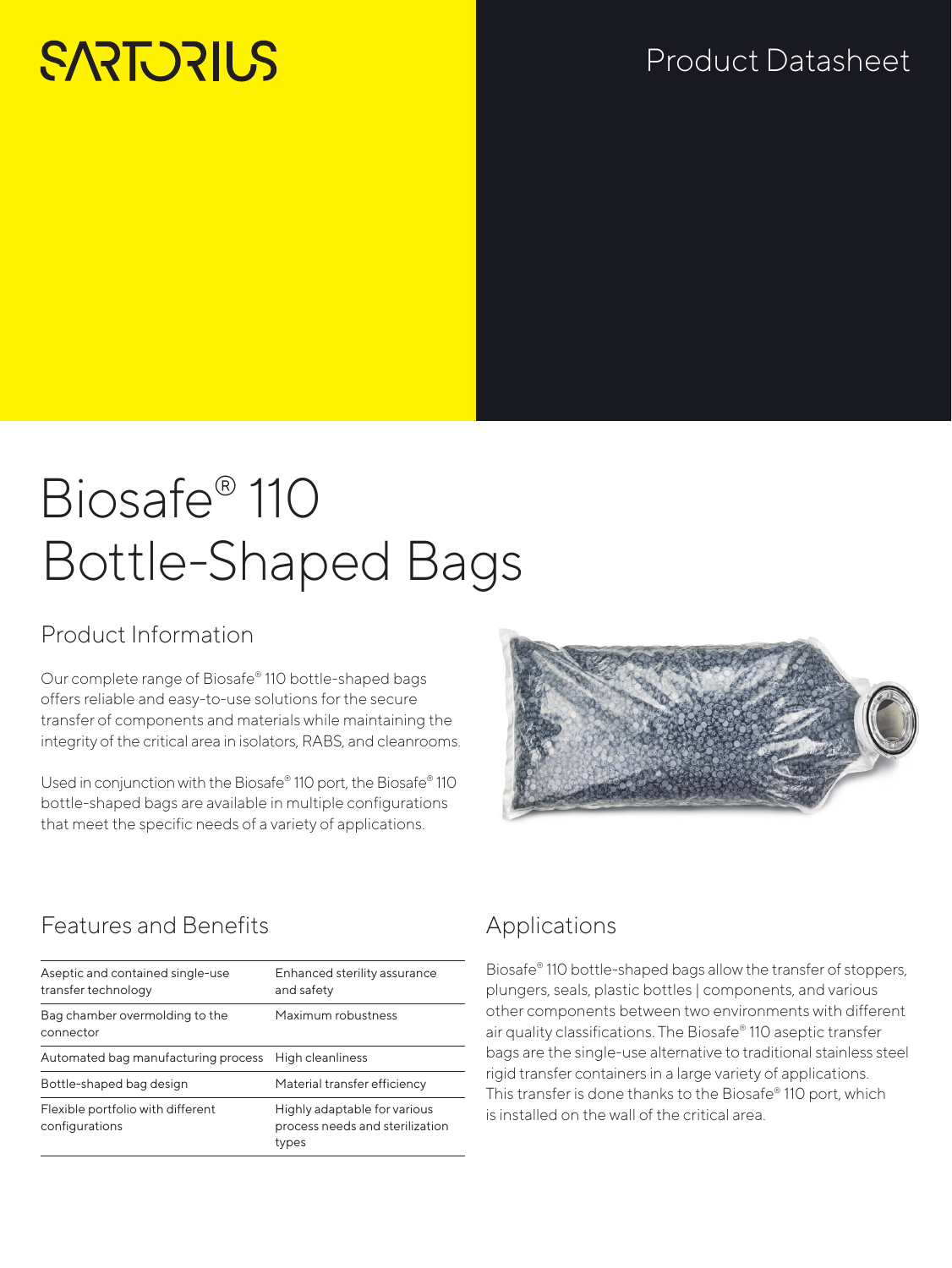#### Enhanced sterility assurance and safety

Single-use Biosafe® 110 bags improve process safety by reducing the risk of cross-contamination from batch to batch and product to product. The ports also eliminate the need for costly and time consuming cleaning and sterilization procedures that are required with traditional transfer containers.

#### Maximum robustness for the bag and the connection

The overmolding of the bottle-shaped bag film directly onto the flange of the connector results in a very robust attachment.

The bottle-shaped bags have been extensively qualified to ensure the highest robustness of the container in comparison with the real use conditions of the Biosafe® 110 bags when they are filled with components.

#### High cleanliness

The manufacturing process of the Biosafe® 110 bottle-shaped bags has been improved to bring automation to the most critical assembly steps, resulting in a high cleanliness level of the final product.

#### Improved material transfer efficiency

The bottle shape of the Biosafe® 110 bag allows for the efficient and simple transfer of components to the critical area.

#### Highly adaptable for various applications and sterilization types

The Biosafe® 110 aseptic transfer bags can be manufactured with several optional add-ons to best fit your requirements. An inner flexible sleeve or rigid collar can be deployed in the critical area to guide the components during their passage through the Biosafe® 110 port. A protective cover over the Biosafe® 110 connector protects it from particle contamination prior to docking the bag.

| Applications                                             | Biosafe® 110 bottle-shaped bag<br>configuration(s)                                                                                                             |
|----------------------------------------------------------|----------------------------------------------------------------------------------------------------------------------------------------------------------------|
| Closure component transfer:<br>for pre-fillable syringes | ■ Steam   gamma-sterilizable bags<br>■ Prefilled by component<br>manufacturer:<br>Filled by end user;<br>Sterilized by component<br>manufacturer or end user   |
| Closure component transfer:<br>for vials & cartridges    | ■ Steam   gamma-sterilizable bags<br>• Prefilled by component<br>manufacturer:<br>Filled by end user;<br>■ Sterilized by component<br>manufacturer or end user |
| Tools   Filling parts entry                              | ■ Steam-sterilizable bags<br>Filled by end user;<br>Steam sterilized by end user                                                                               |

#### Diagram of the different sales processes for Biosafe® bags

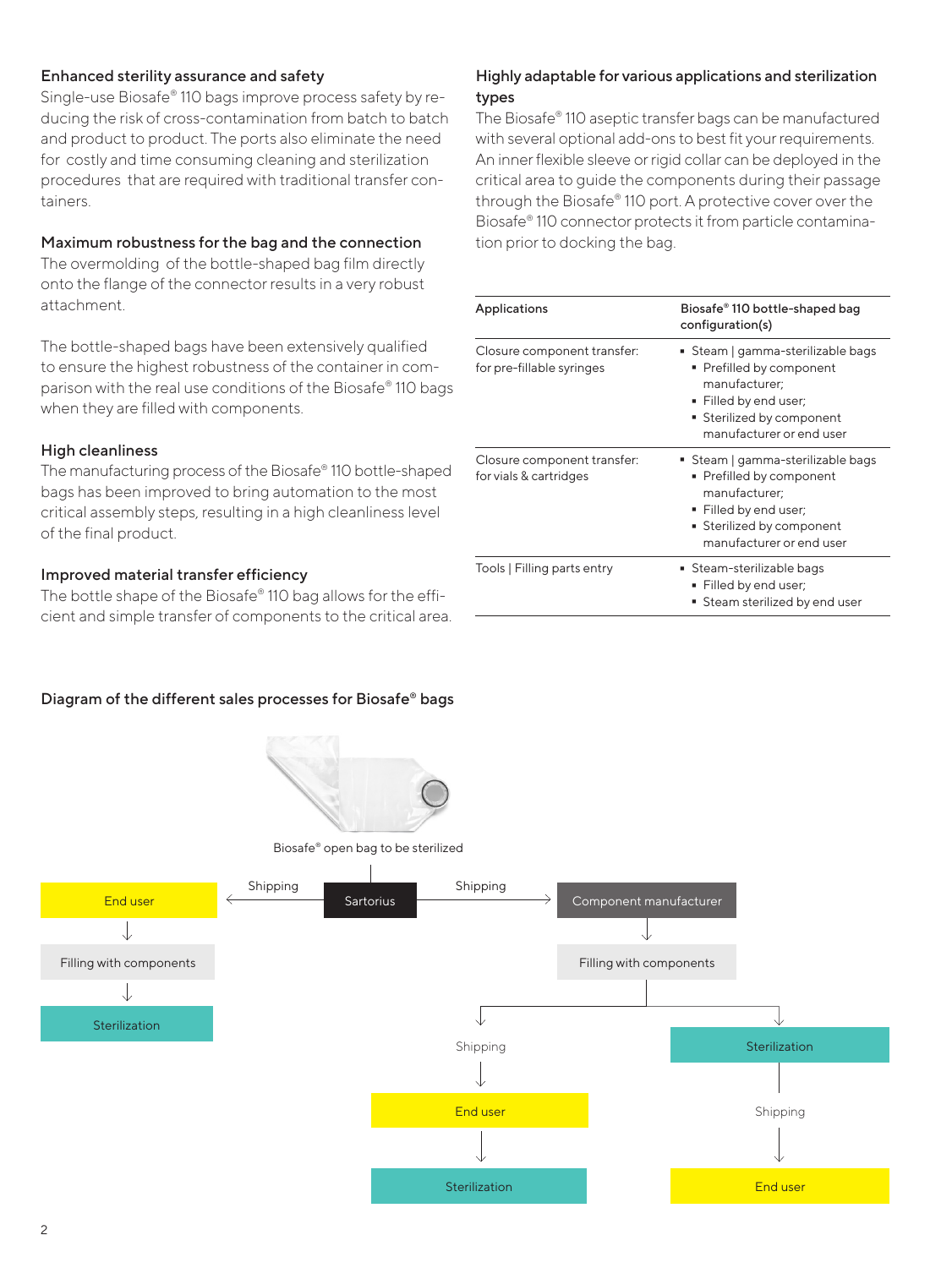## Technical Data

#### Specifications

| Construction material               |                                                                               |                                                                               |  |  |  |
|-------------------------------------|-------------------------------------------------------------------------------|-------------------------------------------------------------------------------|--|--|--|
| Type of bag                         | Autoclavable                                                                  | Gamma sterilizable                                                            |  |  |  |
| <b>Film</b>                         | DuPont <sup>™</sup> Tyvek <sup>®</sup>   HDPE <sup>1</sup> 80 µm              | PE   PA   PE <sup>2</sup> 120 µm                                              |  |  |  |
| Connector                           | PC <sup>3</sup> port, HDPE <sup>1</sup> overmolding<br>110 mm useful diameter | PC <sup>3</sup> port, HDPE <sup>1</sup> overmolding<br>110 mm useful diameter |  |  |  |
| Options available                   |                                                                               |                                                                               |  |  |  |
| Rigig collar for use without glove* | PC <sup>3</sup>                                                               | PC <sup>3</sup>                                                               |  |  |  |
| Protective cover                    | DuPont <sup>™</sup> Tyvek <sup>®</sup>                                        | DuPont <sup>™</sup> Tyvek <sup>®</sup>                                        |  |  |  |
| Flexible sleeve for use with glove  | DuPont <sup>™</sup> Tyvek®   HDPE <sup>1</sup> 100 µm                         | $L$ DPE <sup>4</sup>                                                          |  |  |  |

\* The rigid collar is the best adapted for external opening configuration to avoid the use of any glove inside the enclosure equipment.

| Reference                              | <b>Bag dimensions</b> | Sterilization                                                 | Working volume | Options         |                     |                    |
|----------------------------------------|-----------------------|---------------------------------------------------------------|----------------|-----------------|---------------------|--------------------|
|                                        |                       |                                                               |                | Rigid<br>collar | Protective<br>cover | Flexible<br>sleeve |
| Biosafe® 110 bags - autoclavable       |                       |                                                               |                |                 |                     |                    |
| <b>BIO1502IR</b>                       | 850 × 370 mm          | One steam sterilization cycle<br>at max. 123°C for 30 minutes | 25L            |                 |                     |                    |
| BIO1502MMIR                            | 850 × 370 mm          | One steam sterilization cycle<br>at max. 123°C for 30 minutes | 25L            |                 |                     |                    |
| BIO1502TRIR                            | 850 × 370 mm          | One steam sterilization cycle<br>at max. 123°C for 30 minutes | 25L            |                 |                     |                    |
| BIO1502TRMMIR                          | 850 × 370 mm          | One steam sterilization cycle<br>at max. 123°C for 30 minutes | 25L            | a ka            |                     |                    |
| BIO1502TYIR                            | 850 × 370 mm          | One steam sterilization cycle<br>at max. 123°C for 30 minutes | 25L            |                 |                     |                    |
| BIO1502TYMMIR                          | 850 × 370 mm          | One steam sterilization cycle<br>at max. 123°C for 30 minutes | 25L            |                 |                     |                    |
| Biosafe® 110 bags - gamma sterilizable |                       |                                                               |                |                 |                     |                    |
| <b>BIO1002</b>                         | $1000 \times 350$ mm  | To be gamma sterilized at 45 kGy max.                         | 31L            |                 |                     |                    |
| <b>BIO1002MM</b>                       | $1000 \times 350$ mm  | To be gamma sterilized at 45 kGy max.                         | 31L            |                 |                     |                    |
| <b>BIO1002TR</b>                       | $1000 \times 350$ mm  | To be gamma sterilized at 45 kGy max.                         | 31L            | Ш               |                     |                    |
| BIO1002TRMM                            | $1000 \times 350$ mm  | To be gamma sterilized at 45 kGy max.                         | 31L            | m.              | <b>The State</b>    |                    |
| <b>BIO1002T</b>                        | $1000 \times 350$ mm  | To be gamma sterilized at 45 kGy max.                         | 31 L           |                 |                     |                    |
| BIO1002TMM                             | $1000 \times 350$ mm  | To be gamma sterilized at 45 kGy max.                         | 31L            |                 |                     |                    |

† HDPE: High-Density Polyethylene<br>† PE | PA | PE: Polyethylene | Polyamide | Polyethylene<br>† PC: Polycarbonate<br>† LDPE: Low-Density Polyethylene

DuPont™ and Tyvek® are trademarks or registered trademarks of E.I. du Pont de Nemours and Company.